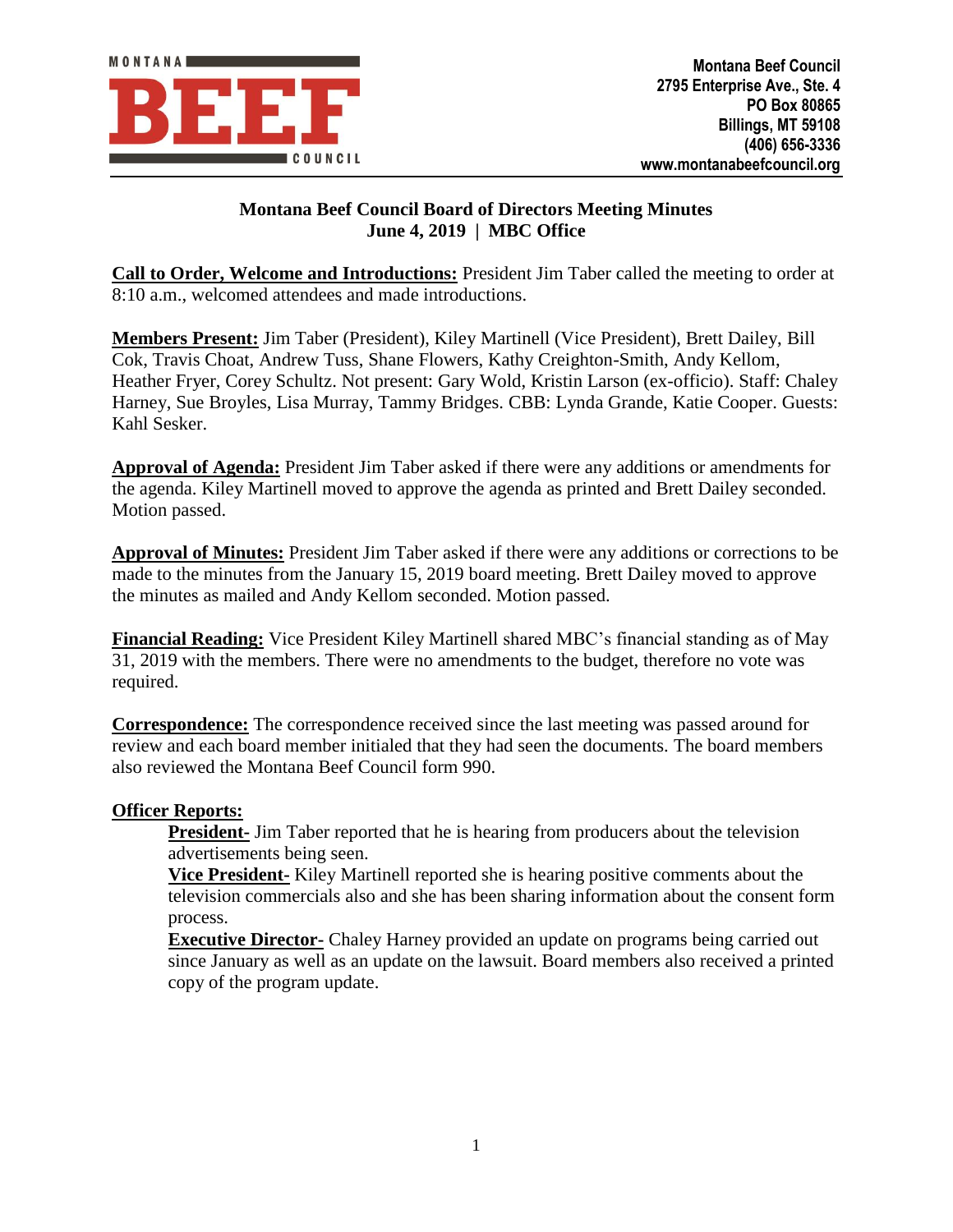

# **National Reports:**

**CBB-** Lynda Grande and Katie Cooper reported that they will be attending the upcoming Cattle Industry Summer Business Meeting and serving on their respective committees to represent Montana. Lynda Grande shared that a new CBB CEO was hired and a budget for the 2020 fiscal year was set.

#### **National Reports (continued):**

**Federation-** Kiley Martinell, Kathy Creighton-Smith, Andy Kellom and Shane Flowers reported that they represented Montana at the Cattle Industry Convention while serving on their respective committees. A printed report was included in the board member packets.

**USMEF-** Brett Dailey provided the board with a report from the May USMEF meeting. Board members received a copy of the latest export statistics from USDA and USMEF.

**Ex-Officio-** Kristin Larson was not present.

#### **Committee Reports:**

**Executive-** Chairman Jim Taber reported that he continues to stay updated and in contact with the staff.

**Budget-** Chairwoman Kiley Martinell did not have anything to report.

**Bylaws-** Chairman Andy Kellom did not have anything to report.

**Education-** Chairwoman Kiley Martinell shared that the committee funded more projects with consented dollars in April.

**Producer Communication-** Chairman Shane Flowers shared that the committee funded more projects with consented dollars in April.

**Promotion-** Chairman Travis Choat shared that the committee funded more projects with consented dollars in April.

## **Special Committee Reports:**

**Collections and Compliance-** Chairman Brett Dailey shared the extensive collection and consent process with the board. Tammy Bridges updated the board on her portion of the collection process and shared information about the next Board of Livestock meeting. **\$0.25 Montana Research-** Chairman Bill Cok did not have anything to report. **Nominating-** Chairman Jim Taber did not have anything to report.

**USDA Comments-** Kahl Sesker, marketing specialist for USDA, shared an update with the board in regards to the status of the R-CALF v. USDA lawsuit. He also shared his insight from the review that was conducted with MBC and is working on compiling the report.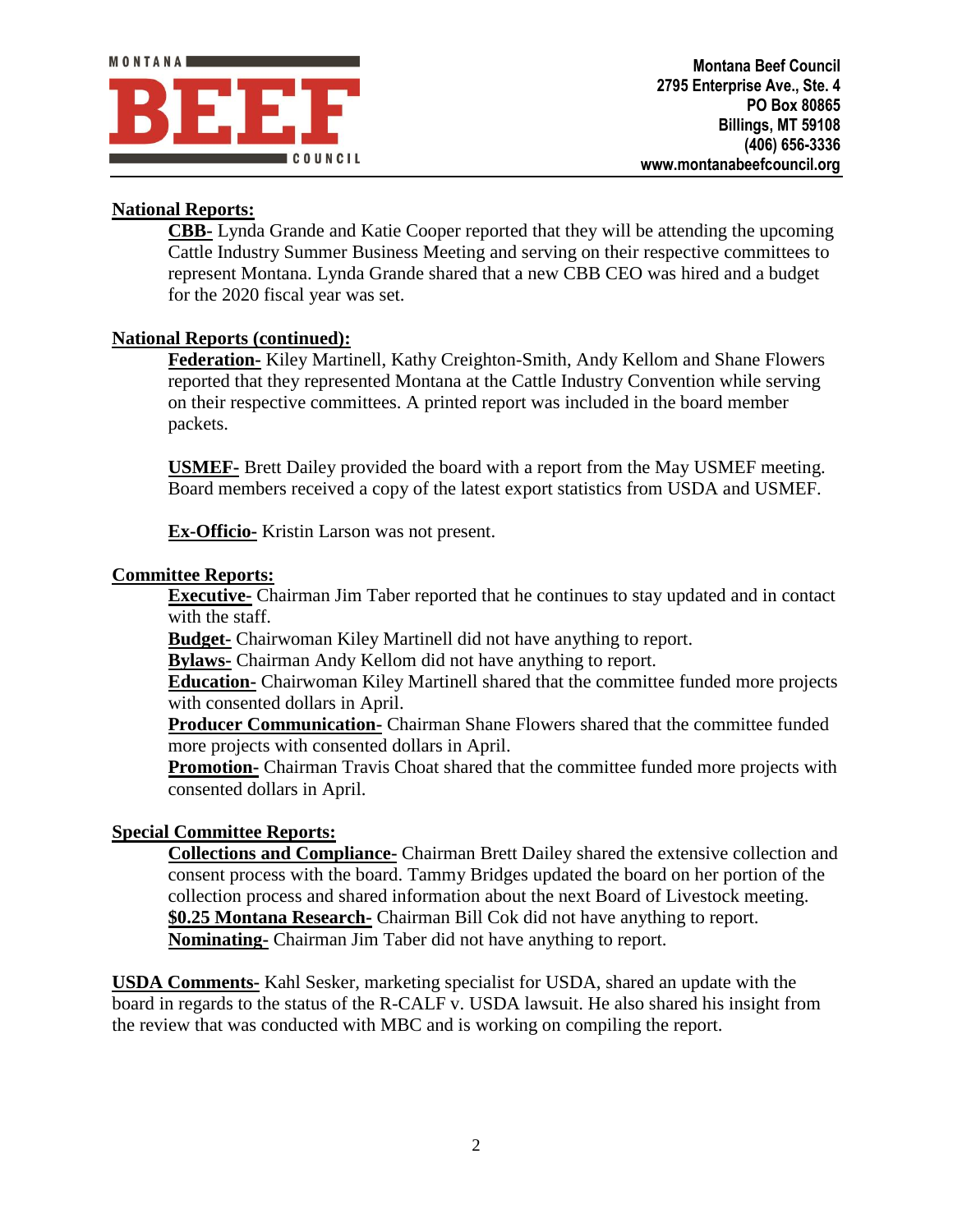

## **Unfinished Business:**

# **CBB Administrative (Collections) Agreement:**

The agreement between MBC and the Cattlemen's Beef Board for reimbursement of collections remains in place and no changes were noted at this time.

**FY 2020 Strategic Priorities approval-** The board reviewed the strategic priorities for the council for the 2020 fiscal year. Kiley Martinell moved to accept the priorities and Heather Fryer seconded. Motion passed.

The Montana Beef Council Fiscal Year 2020 Strategic Priorities:

## *Drive Growth in Beef Exports*

*Promote Unique Attributes of U.S. Beef: Promote the unique attributes of U.S. beef in foreign markets (quality, safety, sustainability and nutritional value).*

## *Promote and Strengthen Beef's Value Proposition*

*Connect and Communicate Directly with Consumers: Capitalize on flexible new media technologies and innovative communication tactics to design and deliver memorable messages directly to consumers, regarding beef's quality, safety and nutritional value and the beef community's commitment to animal well-being and the sustainable use of natural resources.*

*Research and Communicate Beef's Nutritional Benefits: Invest in credible research to assess, document and communicate the value of beef's nutritional health benefits.*

## *Grow Consumer Trust in Beef and Beef Production*

*Protect Beef's Image: Align and collaborate with a broader group of industry partners, and other organizations, to anticipate and combat attacks against beef, beef products and today's American agriculture that undermines consumer trust. (Capitalize on the increased influence that traditional and nontraditional retail and foodservice operators have on consumers.)*

*Engage Beef Advocates: Engage the entire beef community (including beef, dairy and veal producers and industry partners) in building consumer trust. A critical component must be increasing opportunities for food industry influencers to get first-hand experiences with beef producers and beef production practices. Refine ability to quantify return on investment on influencer engagement.*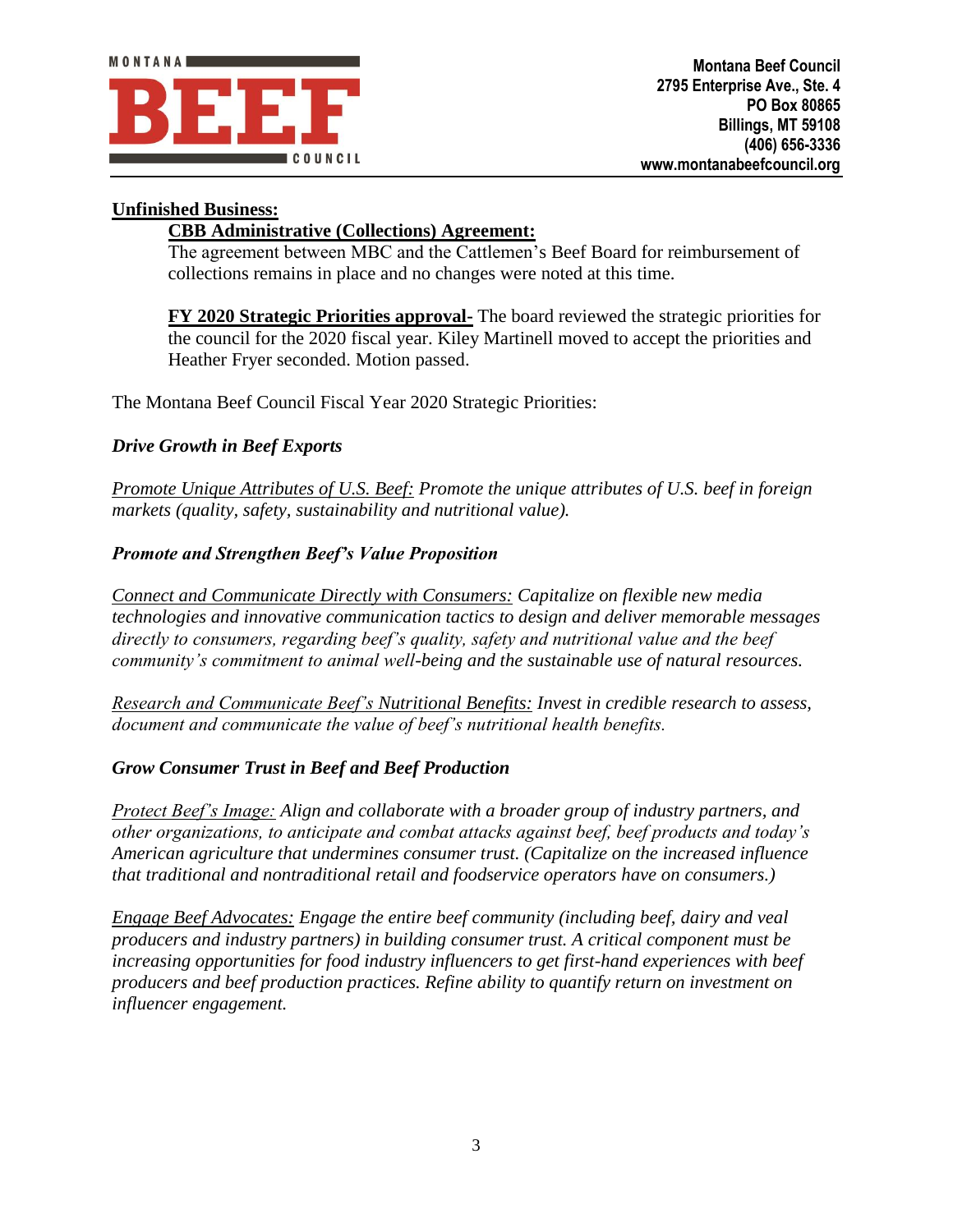

## **Unfinished Business (continued):**

The Montana Beef Council Fiscal Year 2020 Strategic Priorities (continued):

# *Inform and Educate Beef Checkoff Investors*

*Communicate Beef Checkoff Programs and Results with Investors: Utilize a variety of media and communication methods to educate, inform and build awareness around Beef Checkoff programs and results with beef producers.*

**Collection Specialist Update and Review-** The board received an update about the new position that was created to help process producer consent paperwork and return consent dollars to MBC.

**FY 2019 Requests and Consented Dollar Funding-** The board discussed options for dispersing the additional consented funds available within the budget. The board agreed that the committee chairs would again expend the additional consented funds available into the program areas.

Brett Dailey moved to allocate \$13,000 of the consented dollars for the Federation Directors to attend the Cattle Industry Summer Business Meeting. Kathy Creighton-Smith seconded. Motion passed.

Heather Fryer moved to propose that the Federation of State Beef Councils pay the balance of the MTN television campaign of \$18,750, waive our investment commitment for 2020 and allow us to retain our four Federation director seats. Brett Dailey seconded. Motion passed with nine members in favor and one opposed.

Kiley Martinell moved to request the USMEF waive our investment commitment for 2020 and allow us to retain our seat. Andy Kellom seconded. Motion passed.

#### **New Business:**

**2018 NCBA Audited Financials, Negative Assurance Statement Review-** The board reviewed financial reports and during that review, nothing came to the attention that caused them to believe that funds invested were not expended in accordance with the requirements of the Beef Promotion and Research Order. Travis Choat moved to accept the review. Andy Kellom seconded. Motion passed.

**2018 USMEF Audited Financials Review-** The board reviewed financial reports and during that review, nothing came to the attention that caused them to believe that funds invested were not expended in accordance with the requirements of the Beef Promotion and Research Order. Brett Dailey moved to accept the review. Andy Kellom seconded. Motion passed.